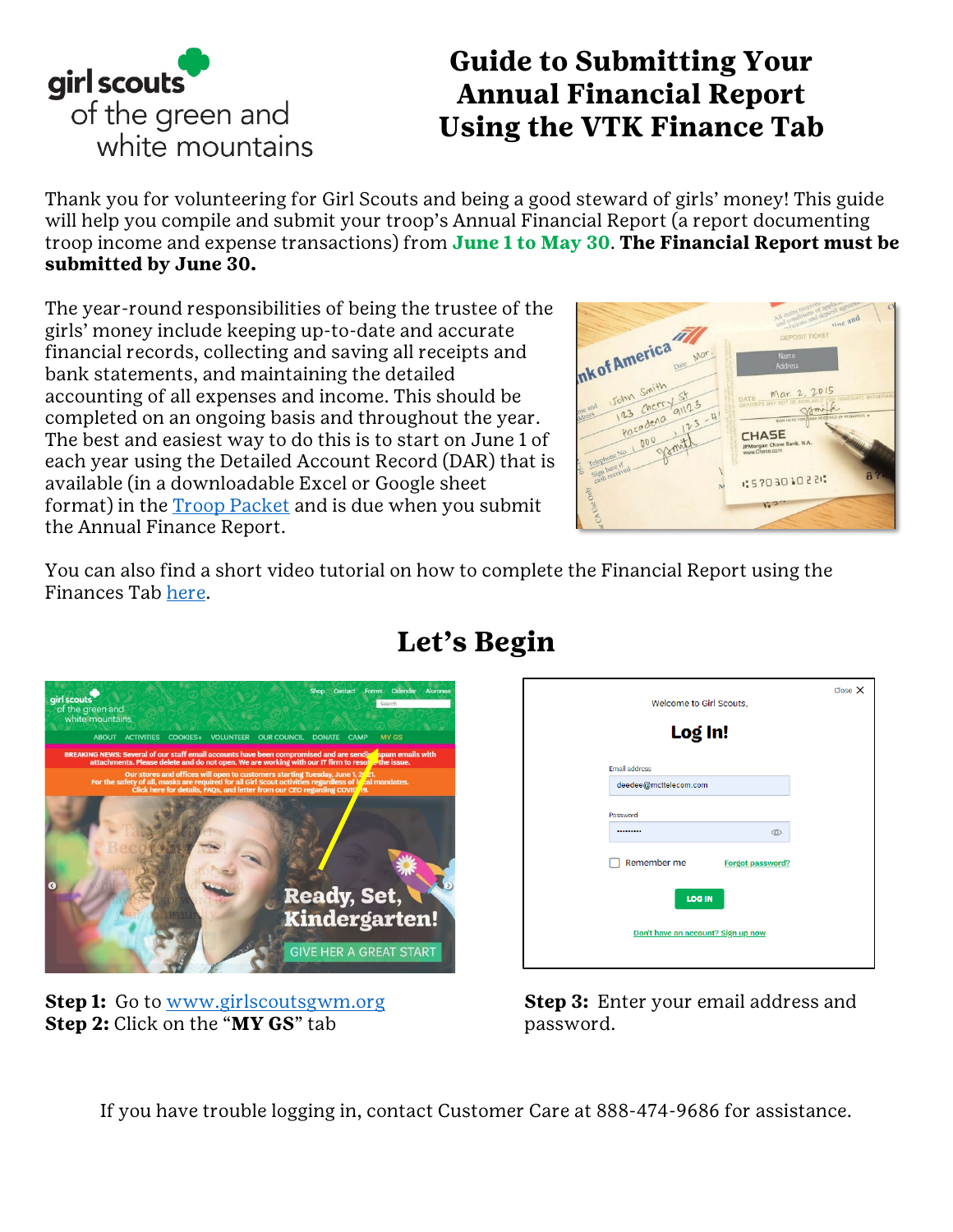| girl scouts              |                                            | <b>Donate</b> | <b>Find A Council</b><br><b>En Espanol</b> | My Account     | Join<br>Volunteer<br>Logout |
|--------------------------|--------------------------------------------|---------------|--------------------------------------------|----------------|-----------------------------|
| <b>ABOUT GIRL SCOUTS</b> | <b>OUR PROGRAM</b>                         | <b>SHOP</b>   | <b>COOKIES</b>                             | <b>RADULTS</b> | <b>FOR GIRLS</b>            |
| Search                   | <b>Add details</b>                         |               | <b>Review cart</b>                         | Make payment   | Finish                      |
|                          |                                            |               |                                            |                |                             |
|                          | How would you like to participate with us? |               |                                            |                |                             |





**Step 5:** Click on **Volunteer Toolkit Step 6:** Then click on "Finances" tab

Shop Contact

SAFETY

**Internet Safety Pledge** 

Safety Activity Checkpoints

Certificate of Liability Insura... Supplemental Insurance (Pl...

Hello DeeDee Rice . SIGN OUT

Forms Calendar Alumna

Search

**Complete the INCOME and EXPENSES sections by inputting the totals in each category. HINT:** Totals can be found on tab 4 of the Annual Financial Report in the Excel or Google sheet.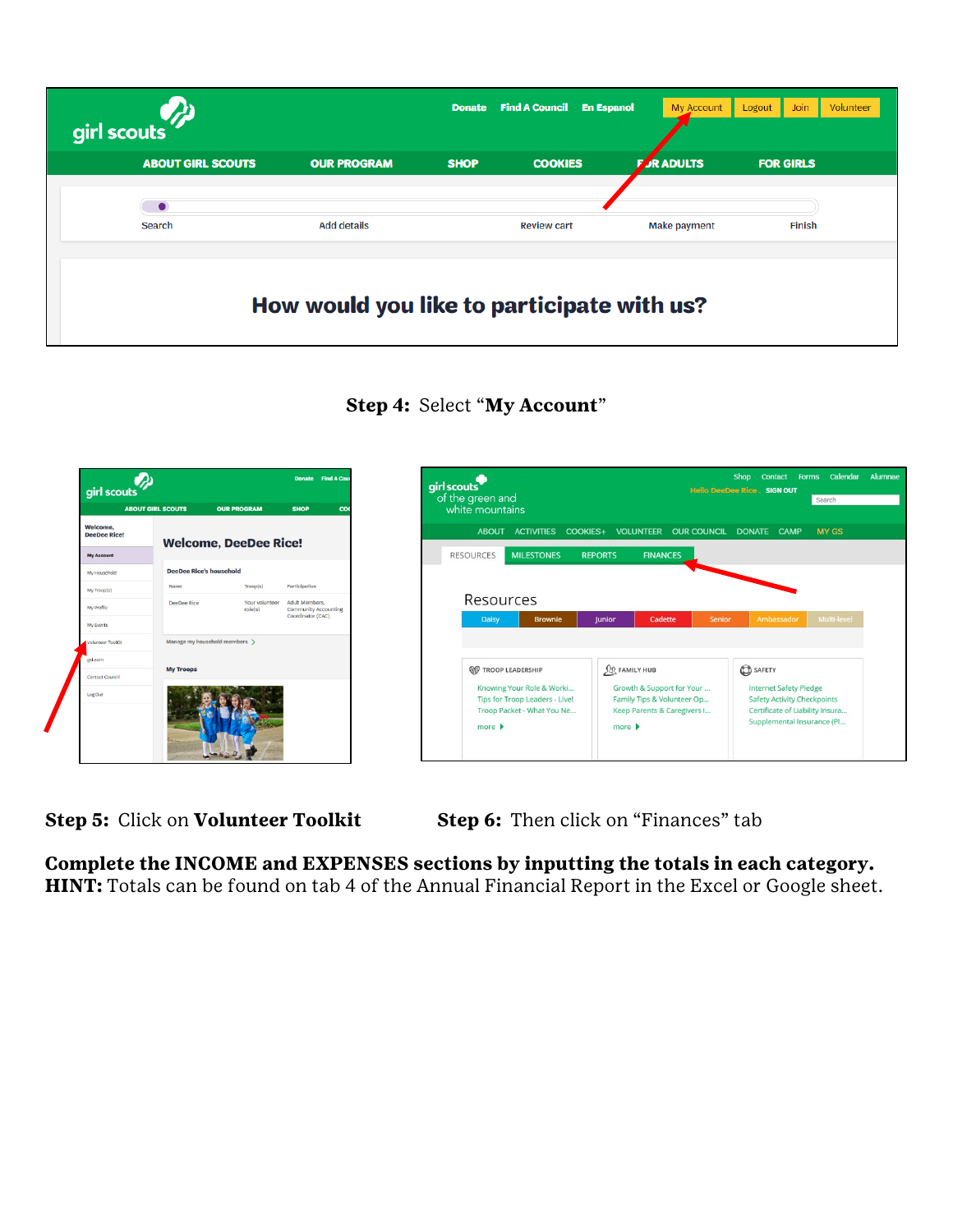| Girl Scouts of the Green and White Mountains<br>ANNUAL TROOP/GROUP FINANCIAL REPORT  | INCOME<br>If there is no value for an item, leave the field at 0.00 | Your updates are automatically saved but not submitted to the Council. |                         |                                       |
|--------------------------------------------------------------------------------------|---------------------------------------------------------------------|------------------------------------------------------------------------|-------------------------|---------------------------------------|
| May 1, 2019 to April 30, 2020                                                        |                                                                     |                                                                        |                         | INCOME LAST UPDATE                    |
| <b>Troop Number</b>                                                                  |                                                                     |                                                                        |                         | 03/15/2018, 6:56:17 PM<br>SANDRA KANE |
| <b>Community/Service Unit Number</b>                                                 | <b>Beginning Balance</b>                                            |                                                                        |                         |                                       |
|                                                                                      |                                                                     | $\mathbf{C}$                                                           | 293.77 > Council Detail |                                       |
|                                                                                      | 10 Troop/Group                                                      | $\epsilon$                                                             | 0.00 > Council Detail   |                                       |
| <b>Beginning Balance</b><br>\$293.77                                                 | Registration                                                        |                                                                        |                         |                                       |
| (Money Received)<br>Income                                                           | 20 Troop/Group                                                      |                                                                        |                         |                                       |
| 10 Troop/ Group Registration/ Family Partnership                                     | Sponsorship                                                         | $\mathsf{s}$                                                           | 0.00 > Council Detail   |                                       |
| 20 Troop/ Group Sponsorship                                                          |                                                                     |                                                                        |                         |                                       |
| 30 New Troop/ Group Funds                                                            | 30 New Troop/Group                                                  | $\mathsf{s}$                                                           | 0.00 > Council Detail   |                                       |
| 40 Dues                                                                              | Funds                                                               |                                                                        |                         |                                       |
| 41 Cookie Sales                                                                      | 40 Dues                                                             |                                                                        | 0.00 > Council Detail   |                                       |
| 42 Fall Product Sales                                                                |                                                                     |                                                                        |                         |                                       |
| 43 Other Money Earning Projects                                                      | 41 Cookie Sales                                                     |                                                                        | 0.00 Council Detail     |                                       |
| 44 Other Income (Badges, parent donations, interest, etc)<br>\$20.00                 | 42 Fall Product                                                     |                                                                        | 0.00 > Council Detail   |                                       |
| <b>Total Income Received + Beginning Balance</b><br>\$313.77                         |                                                                     |                                                                        |                         |                                       |
|                                                                                      | 43 Other Money Earning<br>Projects                                  |                                                                        | 0.00 Council Detail     |                                       |
| <b>Expenses</b> (Money Spent)                                                        |                                                                     |                                                                        |                         |                                       |
| 10 Troop/ Group Registration/ Family Partnership                                     | 44 Other Income                                                     | $\epsilon$                                                             | 20.00 Council Detail    |                                       |
| 31 Return of New Troop/ Group Funds                                                  | <b>Total Income</b>                                                 |                                                                        |                         |                                       |
| 48 Council Cookie Proceeds                                                           |                                                                     | 313.77                                                                 |                         |                                       |
| 49 Council Fall Product Proceeds                                                     | Add a note on Troop INCOME (optional)                               |                                                                        |                         |                                       |
| 50 Juliette Low World Friendship Fund                                                |                                                                     |                                                                        |                         |                                       |
| Q&A   Detail Account Record<br><b>Financial Report</b><br><b>Directions</b><br>$(+)$ | <b>EXPENSES</b>                                                     |                                                                        |                         |                                       |
|                                                                                      | If there is no value for an item leave the field at 0.00.           |                                                                        |                         |                                       |

**Step 7:** Use the information from Tab 4 to fill in the corresponding fields in the VTK Finance Form for both income and expenses.

| 320.00<br>0.00<br>0.00<br>50.00 | INCOME LAST UPDATE<br>03/16/2018 3:40:40 PM<br>SANDRA KANE<br>Council Detail<br>Council Detail<br>Council Detail<br>Council Detail |                                                                                                                                                        |
|---------------------------------|------------------------------------------------------------------------------------------------------------------------------------|--------------------------------------------------------------------------------------------------------------------------------------------------------|
|                                 |                                                                                                                                    |                                                                                                                                                        |
|                                 |                                                                                                                                    |                                                                                                                                                        |
|                                 |                                                                                                                                    |                                                                                                                                                        |
|                                 |                                                                                                                                    |                                                                                                                                                        |
|                                 |                                                                                                                                    |                                                                                                                                                        |
| 1.438.52                        | Council Detail                                                                                                                     |                                                                                                                                                        |
| 468.96                          | Council Detail                                                                                                                     |                                                                                                                                                        |
| 54.00                           | Council Detail                                                                                                                     |                                                                                                                                                        |
| 20.00                           | Council Detail                                                                                                                     |                                                                                                                                                        |
| 2,351.48                        |                                                                                                                                    |                                                                                                                                                        |
|                                 |                                                                                                                                    |                                                                                                                                                        |
|                                 |                                                                                                                                    |                                                                                                                                                        |
|                                 | Dues collected from 10 girls - \$5 per girl                                                                                        | 44 other income was credit from GSGWM for early registration incentive<br>8 girls memberships paid, parents gave money to troop to purchase membership |

**Helpful Hints** - Click on the green "Council Detail" link for an explanation of what the income or expense category may include

Click on the green "Add a note on Troop INCOME (optional)" link to add information or an explanation.

Your entries are automatically saved throughout the report.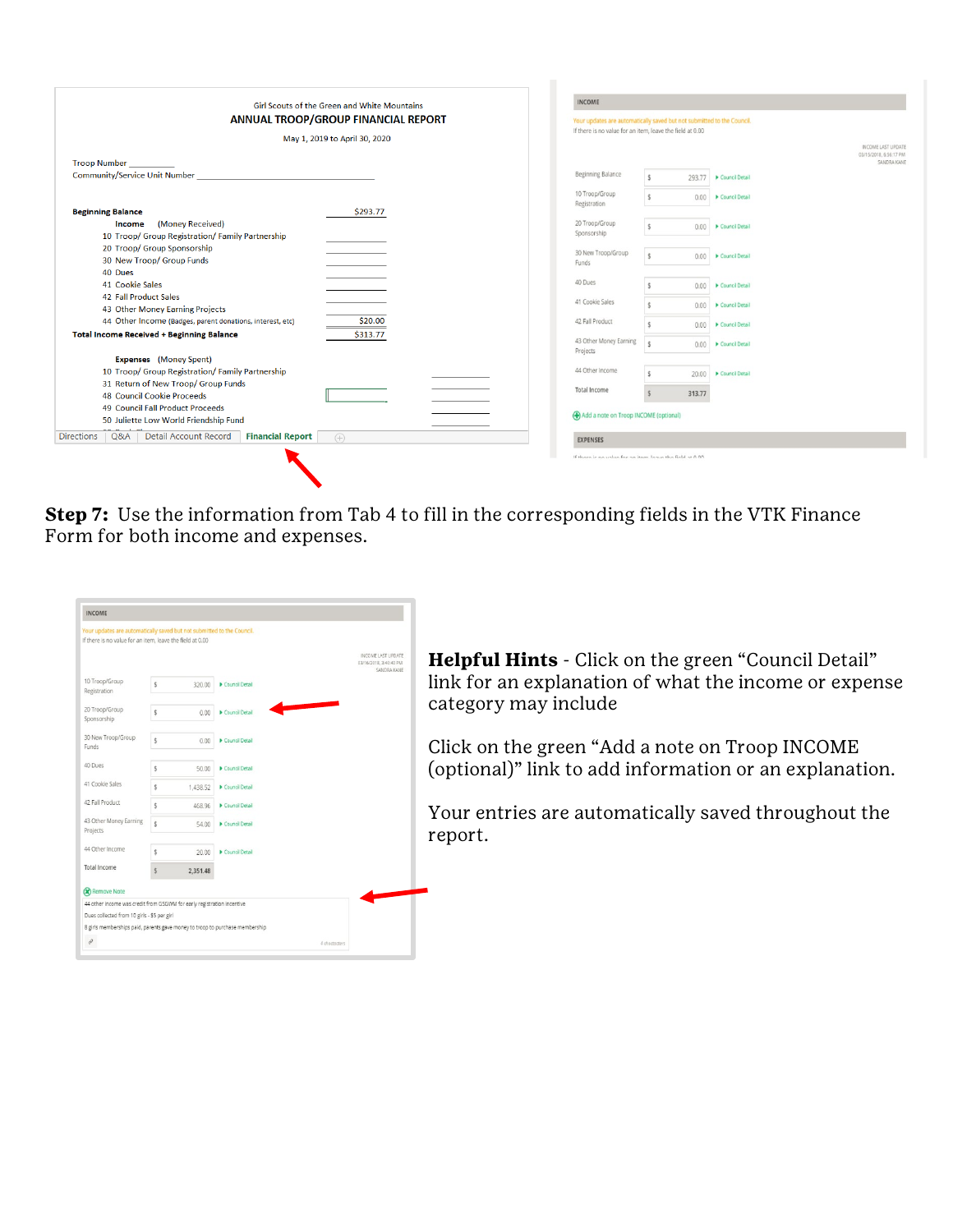**Step 8:** Complete the Financial Summary section by inputting your starting bank balance.

**Step 9:** Complete the Bank Information section by inputting your bank account and signer information.

| <b>FINANCIAL SUMMARY</b>                                                                         |        |          |                                                                                                                                                                                                                                                                    |                                                            |
|--------------------------------------------------------------------------------------------------|--------|----------|--------------------------------------------------------------------------------------------------------------------------------------------------------------------------------------------------------------------------------------------------------------------|------------------------------------------------------------|
|                                                                                                  |        |          |                                                                                                                                                                                                                                                                    | <b>LAST UPDATE</b><br>03/16/2018 3:34:48 PM<br>SANDRA KANE |
| $2017 - 2018$                                                                                    |        |          |                                                                                                                                                                                                                                                                    |                                                            |
| <b>Starting Balance</b>                                                                          | Š.     | 293.77   |                                                                                                                                                                                                                                                                    |                                                            |
| Income                                                                                           | ¢      | 2,351.48 |                                                                                                                                                                                                                                                                    |                                                            |
| Expenses                                                                                         | $\leq$ | 107.67   |                                                                                                                                                                                                                                                                    |                                                            |
| <b>Ending Balance</b>                                                                            | Š.     | 2537.58  |                                                                                                                                                                                                                                                                    |                                                            |
| New Troops: your starting balance should be the balance with which you opened your bank account. |        |          |                                                                                                                                                                                                                                                                    |                                                            |
| Add a note on the Troop's financial summary                                                      |        |          | Parents see the Troop income, expenses, and financial summary. They do not see your troop notes or any information that<br>appears below. Your information is saved, but has not been submitted to the Council.<br>Submit the Troop Finance Report by May 31, 2018 |                                                            |
| <b>BANK INFORMATION</b>                                                                          |        |          |                                                                                                                                                                                                                                                                    |                                                            |
|                                                                                                  |        |          |                                                                                                                                                                                                                                                                    |                                                            |
|                                                                                                  |        |          |                                                                                                                                                                                                                                                                    |                                                            |
| Checking Account Required<br>Bank Name<br>Branch Name                                            |        |          |                                                                                                                                                                                                                                                                    | LAST LIPDATE                                               |

| COUNCIL NOTES AND QUESTIONS FOR TROOPS              |                                                                                                                                                                                                                     |  |
|-----------------------------------------------------|---------------------------------------------------------------------------------------------------------------------------------------------------------------------------------------------------------------------|--|
| Troop Status Required                               |                                                                                                                                                                                                                     |  |
|                                                     | What is the status of Troop ###### for the next membership year?                                                                                                                                                    |  |
| Returning                                           | Merge With<br>Disbanding<br>Not Sure<br>Another<br>Troop                                                                                                                                                            |  |
| Troop Service Unit                                  |                                                                                                                                                                                                                     |  |
| Service Unit Name                                   | Number                                                                                                                                                                                                              |  |
| Council Note for all Troops                         |                                                                                                                                                                                                                     |  |
| highlight and share with other troops?              | What activities and trips did your troop participate in this year? Was there something that the troop really<br>enjoyed and would suggest to other troops? Is there a project or activity that you would like us to |  |
| (+) Your response to the council<br><b>Required</b> |                                                                                                                                                                                                                     |  |
| Council Note for all Troops                         |                                                                                                                                                                                                                     |  |
|                                                     | What is the ending balance on your troop account? What is the long range plans for this balance?                                                                                                                    |  |
| (+) Your response to the council<br><b>Required</b> |                                                                                                                                                                                                                     |  |
| Council Note for all Troops                         |                                                                                                                                                                                                                     |  |
|                                                     | Do you have a debit card for this troop account? Do you have checks for this troop account?                                                                                                                         |  |

**Step 10:** Complete the Council Notes and Questions for Troops Section.

We encourage all leaders to answer all questions since all responses are very helpful to ensure that we are doing our best to support our leaders and provide programming for our girls.





**Step 11:** Preview your report and check **Step 12:** When you are ready to submit the for errors. The report you will click on the SEND to COUNCIL button. On the next screen you will be able to attach the supporting documents.